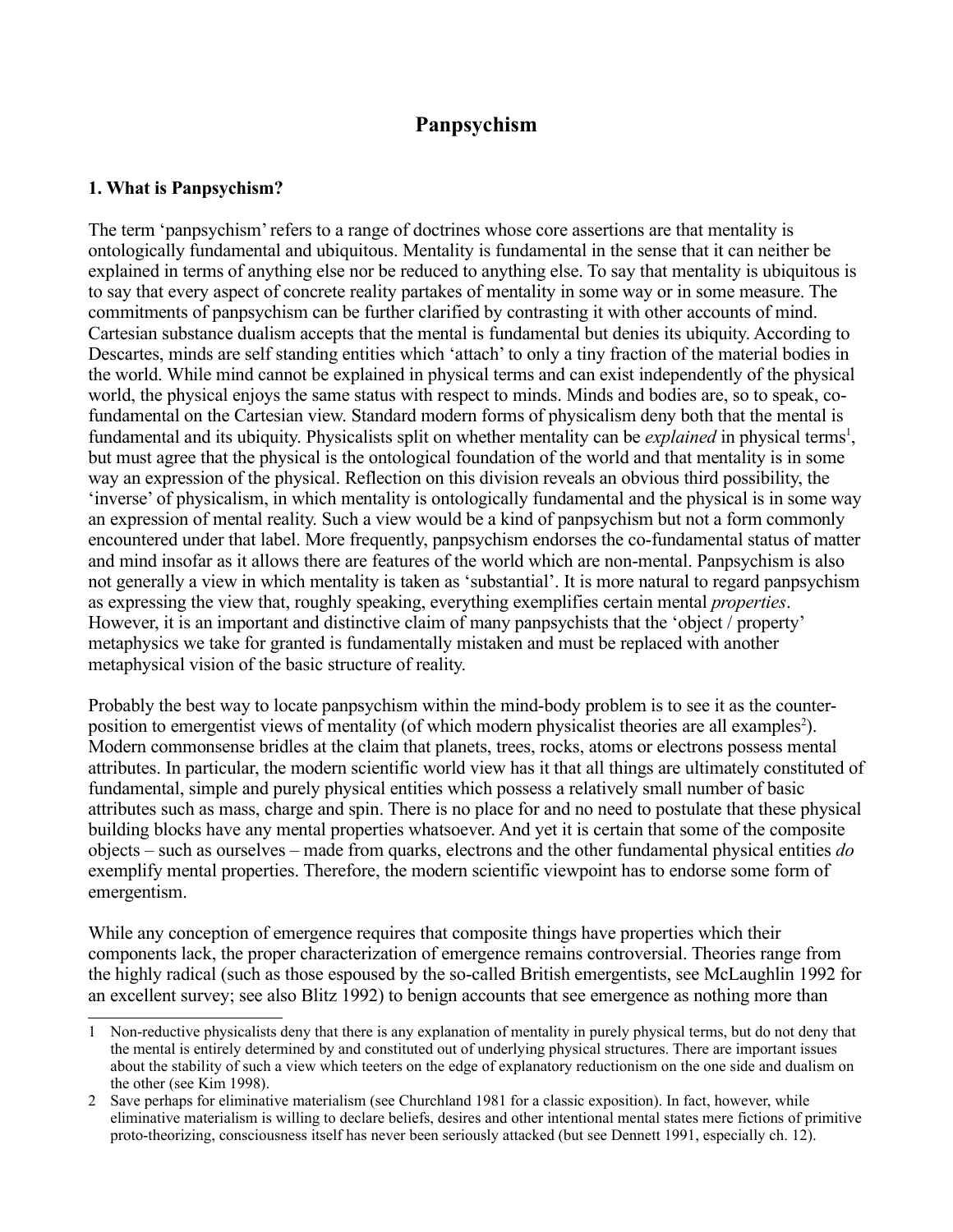complexity, perhaps of a high enough degree to forestall all attempts at practical prediction and explanation (on such accounts, the weather is an emergent feature of the physical processes we call the atmosphere, see Holland 1998).

From the point of view of the panpsychist, the problem with emergence is that radical forms seem highly implausible and no less mysterious and opposed to modern common sense than panpsychism itself, while benign forms seem incapable of explicating the generation of mentalistic features such as consciousness from the mere complex interplay of the available physical features.

# **2. The History of Panpsychism**

Panpsychism is a truly ancient doctrine that can probably be traced back to the animism that seems to have been universally accepted by our distant ancestors, and which we still see naturally and spontaneously occurring in our children. Philosophical and science-based articulations of it have persisted throughout our intellectual history, down to the present day (see Skrbina 2005 for a detailed account; see also Seager and Hermanson 2005). As a distinctive philosophical doctrine, panpsychism was advanced by several of the presocratic philosophers of ancient Greece. One of the earliest, Thales (c. 624- 545 BCE), deployed an analogical argument to extend mind beyond the obviously conscious people and animals. Thales noted that creatures with minds were 'self-movers', but then observed that other things, notably magnets and amber were also capable of self-motion under certain conditions. We have very few of Thales's writings, but Aristotle tells us that Thales extended the argument to claim that 'everything is full of gods' and Diogenes reports that Thales believed that 'the universe is alive and full of spirits'.

The presocratics understood the panpsychism-emergence dynamic (see Mourelatos 1986). The emergentist line of thought culminated with the atomism of Democritus (c. 460-370 BCE), in which more complex elements of reality were formed from a set of ultimately simple atoms which could interlock in a variety of ways. On the other hand, Anaxagoras (c. 500-425 BCE) flatly denied the intelligibility of emergence and instead maintained a kind of universal mixing theory in which 'everything is in everything'. Interestingly, mental features alone did not allow of admixture of the other qualities although everything possessed a portion of mind within it (see Barnes 1982). It is tempting to interpret Anaxagoras as thereby endorsing both the fundamentality and ubiquity principles of panpsychism. However, he did not draw the conclusion that *everything* had a mind – a seemingly paradoxical admission which is in fact a recurring claim amongst panpsychists.

The rise of 'Aristotelian Christianity' through the middle ages was not conducive to panpsychism, until in renaissance the doctrine regained its prominence (see Skrbina 2005, ch. 3). But it was the birth of the mechanical world view associated with the scientific revolution that really forced the issue between emergence and panpsychism. Galileo famously tried to sweep the problem of mind under the rug with his distinction between primary and secondary qualities, but this could only temporarily put off the need to integrate mind into the burgeoning scientific picture of the world. Of course, Descartes's dualism was the most obvious approach: simply and totally hive off mind from the physical world, permitting only such minor 'leakage' between the two realms as necessary for free human action and sensory consciousness. Cartesian dualism is deeply unsatisfactory with its totally mysterious causal interaction between completely disparate substances, especially as the interaction threatens some of the most fundamental principles governing the physical world, such as conservation of energy. Philosophers were quick to find alternative views of mind, and panpsychism figured in two of the most prominent.

It was Spinoza's view that both mind and matter were but merely two attributes of an underlying, infinite and infinitely complex substance (which Spinoza notoriously identified with God). Every material thing has its mentalistic aspect, and vice versa. As Spinoza wrote: 'a circle existing in nature and the idea of the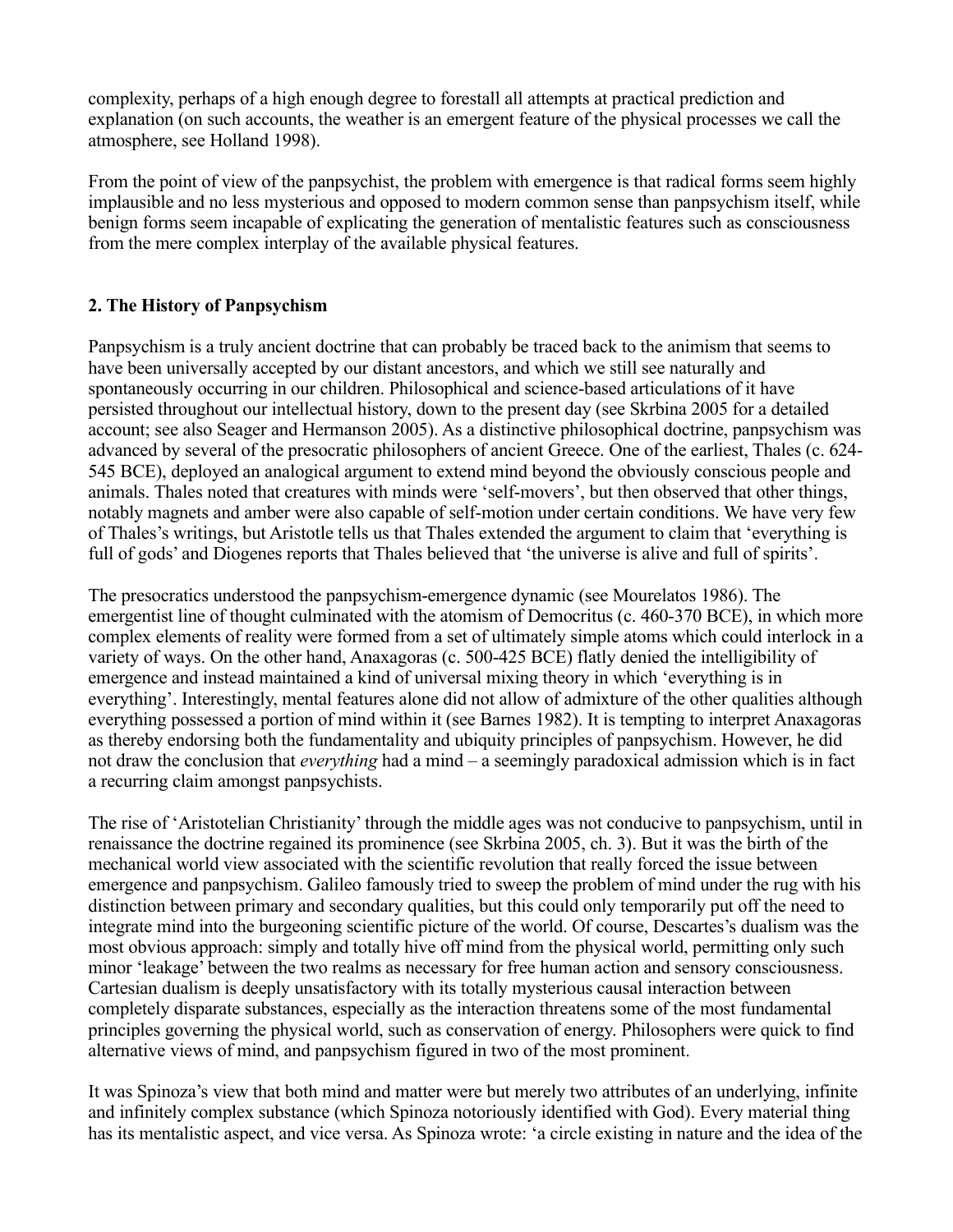existing circle, which is also in God, are one and the same thing ... therefore, whether we conceive nature under the attribute of Extension, or under the attribute of Thought ... we shall find one and the same order, or one and the same connection of causes ...' (1677/1985, Prop. 7, scholium). In terms of the core principles of panpsychism, Spinoza clearly holds that mind is fundamental, though not uniquely so, and ubiquitous – there is nothing that is not, when considered from the appropriate viewpoint, mentalistic in its nature.

Leibniz's philosophy can be seen as a kind of splintered mirror of Spinoza's. Perhaps to avoid the heretical features of Spinoza's views (e.g. making each of us literally a part of God and identifying God with nature) Leibniz replaces the single supreme substance with an infinity of diverse finite substances and one separate infinite substance. These are *monads* and each one is what Leibniz called an 'incorporeal automaton'(Leibniz 1714/1989, §18) in the sense that each contains within itself the complete cause of its succession of states (which Leibniz called its perceptions to emphasize their mental nature). Each monad is completely independent of every other thing, requiring only God for its creation and endurance. There is no element of nature that is not associated with a set of monads, but Leibniz introduced an important distinction between what he called organisms and mere aggregates. A mere aggregate corresponds to a set of monads which is not hierarchically organized; an organism by contrast is an organized set of monads under one dominant monad. For example, your body is made of organs, which have sub-organs, in an hierarchical organization which subserves its biological functionality. The corresponding system of monads reflects this organization, expressed in the clarity and perspective of the information possessed by each monad in the hierarchy. Thus while your body has a corresponding dominant monad that is your conscious mind, a heap of sand has no such 'top' monad but corresponds merely to the set of monads of the smallest organized units constituting it (grains of sands are likely to be themselves mere aggregates but perhaps the molecules are organisms in Leibniz's sense).

Each monad contains within it a complete specification of the entire universe from a particular viewpoint, expressed with more or less clarity. A monad that was incomplete could fit into more than one possible world, putting God into an impossible dilemma about which world to create insofar as He is governed by the principle of sufficient reason. So why is it that we, for example, find ourselves ignorant about so very much?

To answer this, Leibniz deployed another novel (for the time) and important distinction: that between conscious and non-conscious mental states. The mental lives of most monads are almost entirely unconscious, consisting of 'petite perceptions'. Fully conscious states are introspectible and form what Leibniz called 'apperceptions'. Even monads with rich conscious lives, such as ourselves, are aware of only a tiny fraction of our mental states. From the point of view of articulating the forms of panpsychism the introduction of this distinction naturally bifurcates the theory, but also imposes two great conceptual difficulties. The first is to give a characterization of the mental which captures its essential mental aspect without using the notion of consciousness. The second is to describe the relation between the unconscious and conscious mental states, and this leads to fundamental problems which threaten to undercut the supposed advantage that panpsychism has over emergentist views.

It must also be noted that Leibniz did not agree with Spinoza on the co-fundamentality of matter and mind. For him, the physical world was a 'well founded illusion' or logical construction from the sum total of all monadic points of view. This is a kind of idealism, but not of the usual sort (such as Berkeley's or the later so-called absolute idealists). For Leibniz allows that every thing which we regard as a material being (a speck of dust or a single unobservable atom) has its corresponding mental aspect which grounds it. More typical idealists regard objects such as dust motes as mere constructs of the conscious states of full-fledged minds.

The 19<sup>th</sup> century was the heyday of panpsychism, though generally of the idealist form. Idealism was the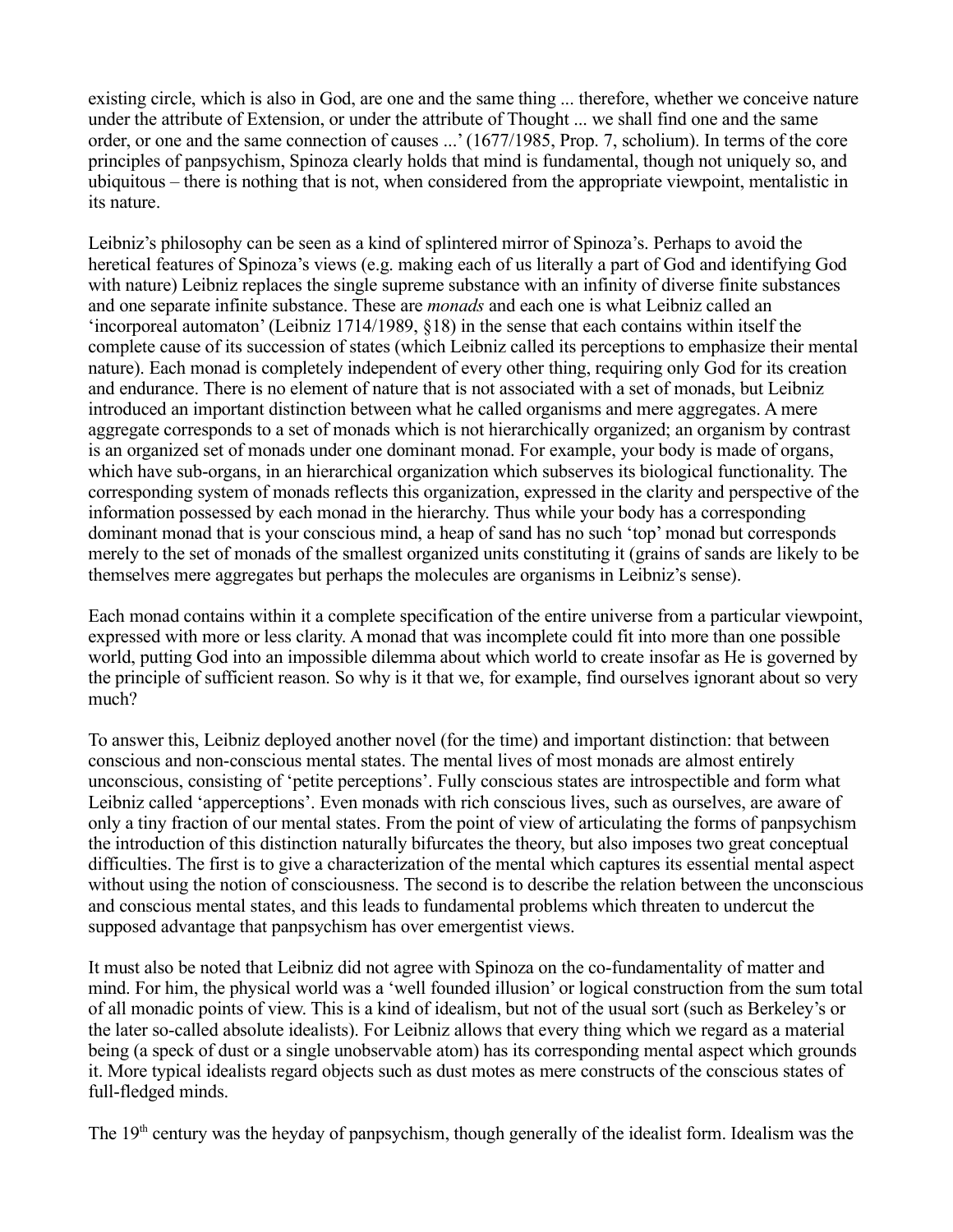'received' metaphysical viewpoint; materialism was but a minor and disreputable pursuit. The founders of scientific psychology: Gustav Fechner, Wilhelm Wundt, Rudolf Lotze and William James, to name a few, were all panpsychists of one stripe or another. Many embraced a double or multi-aspect view of the world, in which everything possessed both a mentalistic and physicalistic side, but the mental aspect was frequently regarded as the more fundamental (for pure idealists this goes without saying). James, for example, while endorsing a dual aspect view he called 'neutral monism' added in a notebook written in 1909: ''the constitution of reality which I am making for is of the psychic type' (see Cooper 1990).

The tension between emergentist and panpsychist positions culminated in the early to mid  $20<sup>th</sup>$  century with several sophisticated theories of emergence that strove to integrate the incredible advances that were being made in the physical sciences into a coherent metaphysical view of the world (see Morgan 1923, Alexander 1927, Broad 1925; for a survey see McLaughlin 1992). These emergentists clearly made the crucial distinction between epistemological and non-epistemological forms of emergence. The latter involves 'merely' the impossibility of our understanding in detail how complex systems behave, even if we grant that their behaviour is completely determined by the purely physical properties of the fundamental entities that constitute the world. The former, often called radical emergence, entails the production of genuinely novel, causally efficacious features of the world, stemming from the combination of fundamental components. Writing at about the same time as these emergentists, Alfred North Whitehead's (1929) 'process philosophy' represented the last and most sophisticated development of panpsychism within the context of a complex, overarching and revisionary metaphysics (for an introduction to Whitehead's panpsychism see Griffin 1998).

But emergentism fell rapidly out of favour as the new quantum mechanics promised to reveal how the heretofore primary example of uncontroversial emergence, chemistry, could be in principle reductively understood in terms of basic physics. This development led in turn to a vigorous renewal of materialist views of the mind so that, somewhat paradoxically, the death of emergentism was not the victory of panpsychism. Rather, both accounts were supplanted by a vigorous and fruitful materialist research project in philosophy seeking to duplicate, at a very abstract level, the successful treatment of chemistry in the realm of the psychological. Just as chemical properties arise from entities which entirely lack them, so too would mental properties be seen to arise from entirely non-mentalistic physical constituents. This philosophical project began with 'logical behaviourism'(see Carnap 1932/33), proceeded to the psychoneural identity theory (see Smart 1959, Place 1956) and has led to a host of successor physicalist accounts of mind (see Kim 2006 for a survey). It has proved surprisingly difficult to produce an acceptable version of materialism however, and the problem of consciousness has loomed recently as especially recalcitrant (see Chalmers 1996). In fact, the so-called hard problem of consciousness, the problem of explaining exactly how material systems generate, realize or constitute states which have phenomenal character (states for which there is 'something it is like'to be in them) has seemed to some so difficult that a renewed interest in more radical approaches, such as emergentism and panpsychism, has appeared and it is in this light that we ought to consider the arguments for and against panpsychism.

### **3. Some Arguments for Panpsychism**

Roughly speaking, the arguments in favour of panpsychism can be divided into three broad categories: genetic arguments, analogical arguments and arguments from 'intrinsic nature' (for a much more comprehensive list of arguments see Skrbina 2005). Genetic arguments focus on the issue of emergence or the question of how mental features could arise from a non-mental background. As noted, this argument goes back to ancient times and it has retained its appeal to the present. The argument can be given in either an a priori form or in more empirical versions.

The structure of the a priori argument can be expressed very straightforwardly, if somewhat elliptically: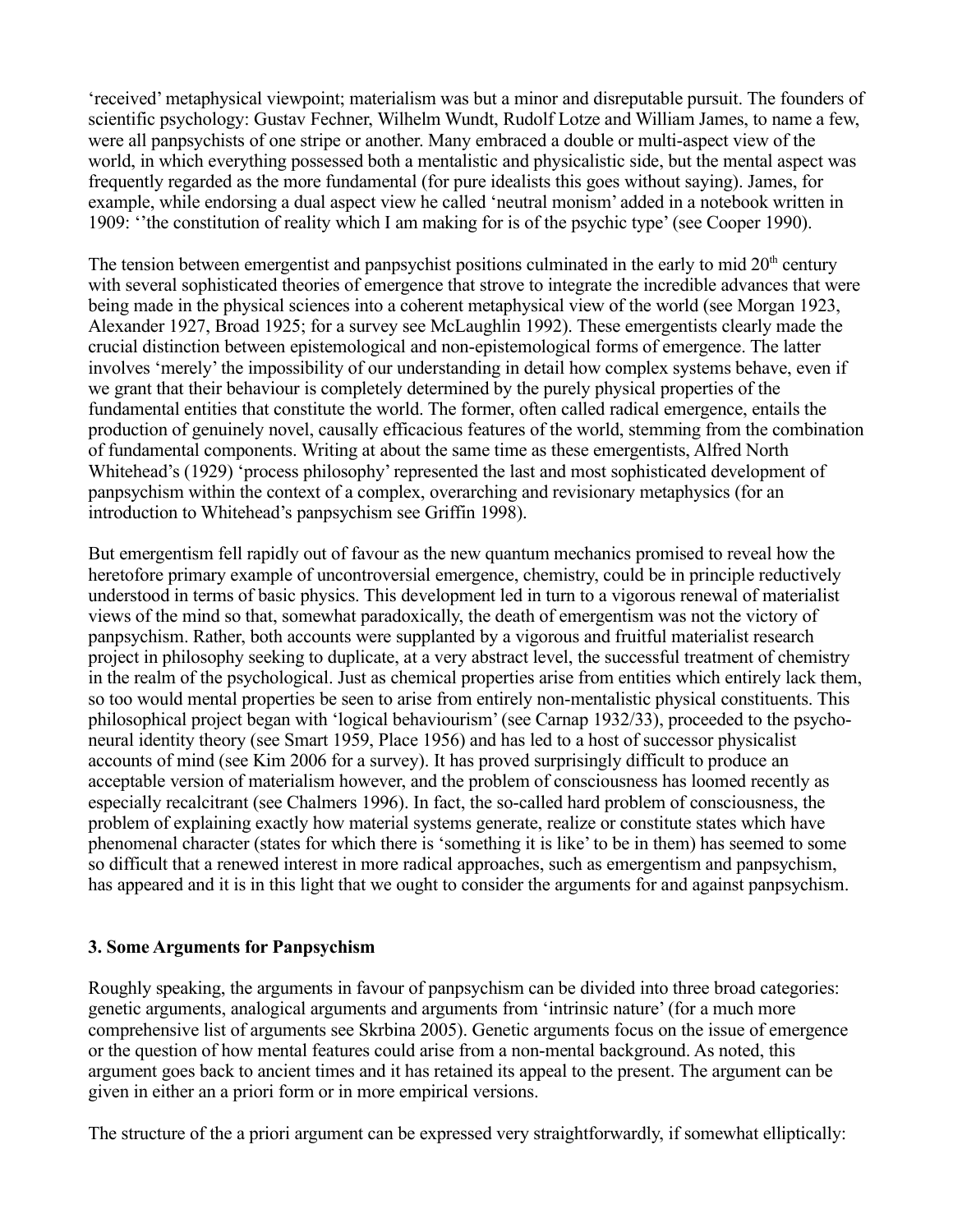- 1. If Mind is emergent then it is either or epistemologically or non-epistemologically emergent.
- 2. Mind is not epistemologically emergent.
- 3. But no non-epistemological form of emergence is coherent.
- 4. Therefore, mind is not emergent, and must therefore be fundamental.

Notice that this argument does not quite establish panpsychism, since it does not yield the ubiquity principle.

Thomas Nagel presented a clear form of the argument, in which the lynchpin principle (2) is stated thus: 'there are no truly emergent properties of complex systems. All properties of complex systems that are not relations between it and something else derive from the properties of its constituents and their effects on each other when so combined' (1976, 182). Thus the only coherent form of emergence is an epistemological doctrine about the limits of our understanding of complex systems coupled with an appreciation for the usefulness of high-level explanatory systems which we must deploy in the face of intractable complexity. However, it is not altogether clear why Nagel denies that some of the 'effects' which arise from the combination of low level physical entities are not or could not be radically emergent. The classical emergentists would have agreed with the *letter* of Nagel's principle, but not the spirit. They allowed that emergence was a lawlike feature of the world, but denied that it was the effect of fundamental physical properties working by themselves. Instead, the world exemplifies underivable 'laws of emergence'that govern the combinatory properties of physical entities. As C. D. Broad put it, such a law 'would be a statement of the irreducible fact that an aggregate composed of aggregates of the next lower order in such and such proportions and arrangements has such and such characteristic and nondeducible properties' (Broad 1925, p. 78). It must be noted though that many if not all of the currently fashionable views of emergence in the sciences of complexity seem to be consistent with the purely epistemological reading of emergence (and to resist going beyond it), and to that extent Nagel's argument carries some weight.

Recently, Galen Strawson (forthcoming) has argued for the incoherence of radical emergence, roughly on the grounds that the only kind of emergence of Y from X that makes sense is one in which 'Y is in some sense wholly dependent on X and X alone, so that all features of Y trace intelligibly back to X (where 'intelligible' is a metaphysical rather than an epistemic notion)'<sup>[3](#page-4-0)</sup>.

Perhaps the issue of the coherence of radical emergence comes down to the question of whether it is possible to articulate a sense of dependence in which emergent features are both dependent on low level features but are not merely the product of these low level interactions working 'by themselves'. Opponents will deny that there is any legitimate kind of dependence that can be explicated without showing how the low level features have within themselves the power to produce the emergents, thus demoting radical emergence to the merely epistemological.

I am inclined to think however that such a conception of dependence is at least barely coherent, which can be shown by a computer simulation thought experiment. Imagine that we have a working computer simulation of fundamental physics. To some minor extent we have this already; it is, for example, possible to approximately compute the mass of the proton from the fundamental physics of quark interactions using the theory of quantum chromodynamics (plus a host of simplifying assumptions and a few years full time effort by a supercomputer). But what I am thinking is a purely imaginary extension of such computational systems that ignores the practically insuperable difficulties of complexity and encompasses the presently unavailable 'theory of everything'. The point of the thought experiment is that

<span id="page-4-0"></span><sup>3</sup> A similar argument was given by S. Pepper (1926), although Pepper seemed to allow for radical emergence if the emergent features were physically epiphenomenal. For a reply see Sellars and Meehl (1956).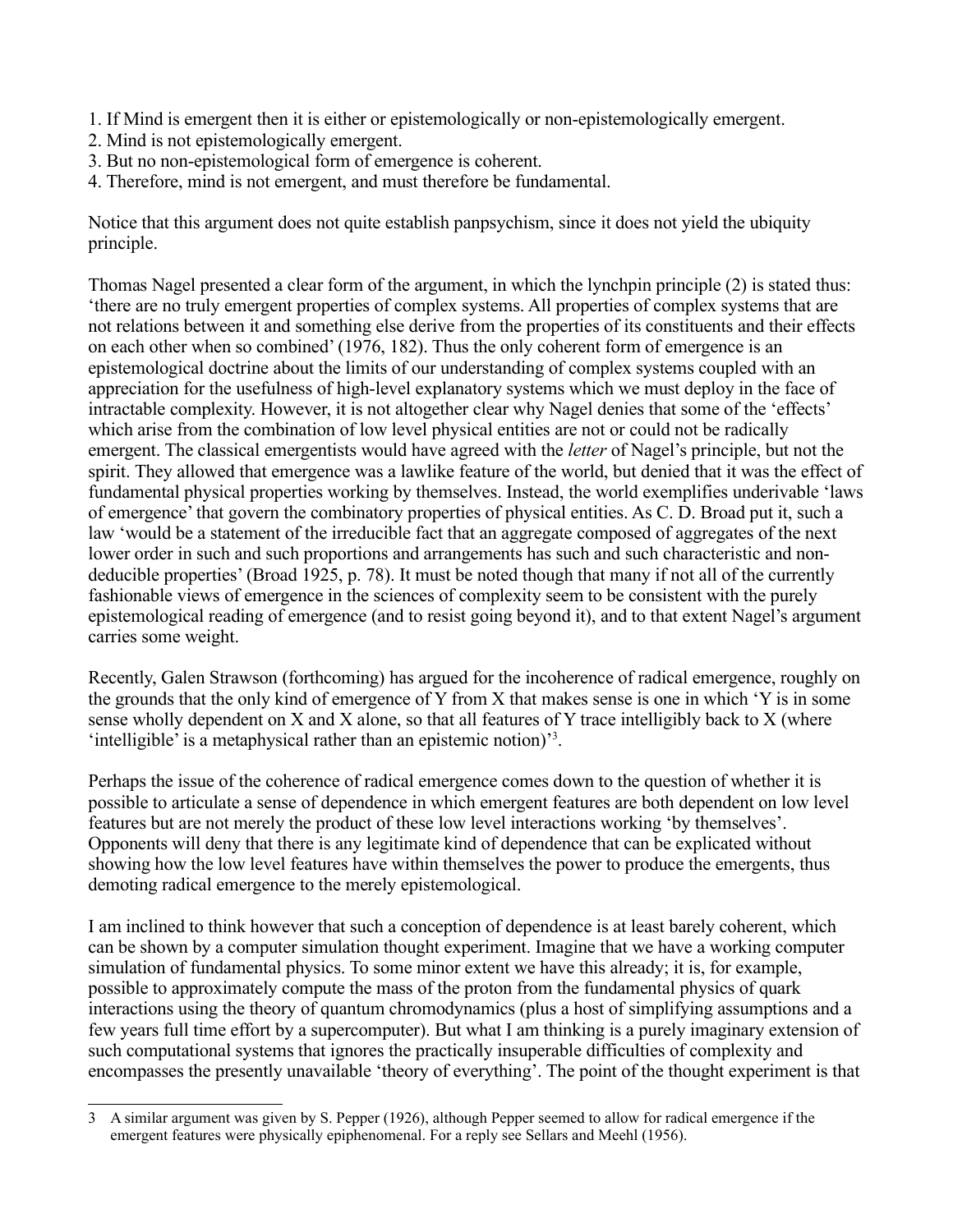we know that computer programs will provide outputs that depend entirely and only upon the nature of their coded algorithms. If we code into the system only the principles of state evolution and interaction of the fundamental physical features then the output will be just what those features can give rise to according to the theory we are simulating. In a world containing only epistemological emergence, we would expect that such computer simulations would exactly mirror the behaviour we observe in the macroscopic world. But if radical emergence was at work, we would expect an inexplicable divergence of real world behaviour from the behaviour of the simulation.

A scenario in which we have good reason to suppose that our fundamental theories are correct and in which simulated behaviour diverges from real behaviour seems perfectly coherent. The fact that computers run the exact code provided them obviates the issue that computers themselves might have emergent properties. It seems possible that we would opt for accepting a simpler fundamental theory with radical emergence rather than necessarily declaring that the fundamental theory is mistaken simply because of the divergence of simulated from actual behaviour. In such a case, we would have to add certain 'laws of emergence' that would impose new constraints on the simulation when certain complex configurations of the fundamental physical entities arise. We might find that once the laws of emergence are in place within the simulation, no further divergence in behaviour between the simulation and actuality ever occurs. Therefore I think we can give some real content to the idea that dependence can be preserved within a system that endorses radical emergence.

However, while this model may legitimate the concept of radical emergence, it does not go beyond addressing the mere existence and efficacy of emergents. It does not in any way at all tell us how conscious states – that is, states with phenomenal character – could emerge from the entirely nonconscious. In fact, radical emergentists deny that such an understanding is possible. Emergence must be accepted with, in Samuel Alexander's phrase, 'natural piety' as a pure brute fact. While all theories rest upon some brute facts (e.g. the values of certain physical constants) it is passing strange that the generation of something so remarkable as consciousness should be brutely contingent on extremely special configurations of vast numbers of precisely organized physical matter, such as we find in the human brain's exquisitely networked 100 billion neurons. If the creation of states of consciousness is contingent upon the formation of such astonishingly complex and intricate physical states, it is hard not to believe that they occur *because* of the intricate organization and hence can, in principle, be explained by it. But this would mean that consciousness would turn out to be a merely epistemological emergent. Such a view runs afoul of the obvious reply that 'nothing comes from nothing' and that all that the intricate organization of fundamental physical entities can produce is intricate organization and correspondingly intricate patterns of causal relations which are all ultimately resolvable into the causal connections present at the most fundamental level of physical reality. Patterns of organization, however, are manifestly not the same as conscious experience or, at least, the claim that certain very special and very complex patterns of material organization *are* conscious states is precisely the kind of bizarre brute fact we are trying to avoid. This line of thought is, in fact, taken to provide a rich support for their theory by panpsychists. But before turning to that, we should examine the more empirical version of the genetic argument.

The rapid success of Darwin's theory after its introduction in 1859 transformed debate about life and mind. The genetic argument for panpsychism here rests on the idea that evolution is a gradual process which slowly and incrementally modifies preexisting features via natural selection. Yet the advent of consciousness into a world utterly devoid of experience represents a giant discontinuity. The smallest, vaguest twinge of *feeling* is something radically different from the properties of insensate matter. William Clifford put it thus: '... we cannot suppose that so enormous a jump from one creature to another should have occurred at any point in the process of evolution as the introduction of a fact entirely different and absolutely separate from the physical fact. It is impossible for anybody to point out the particular place in the line of descent where that event can be supposed to have taken place.' (1874/1886, p. 266). Such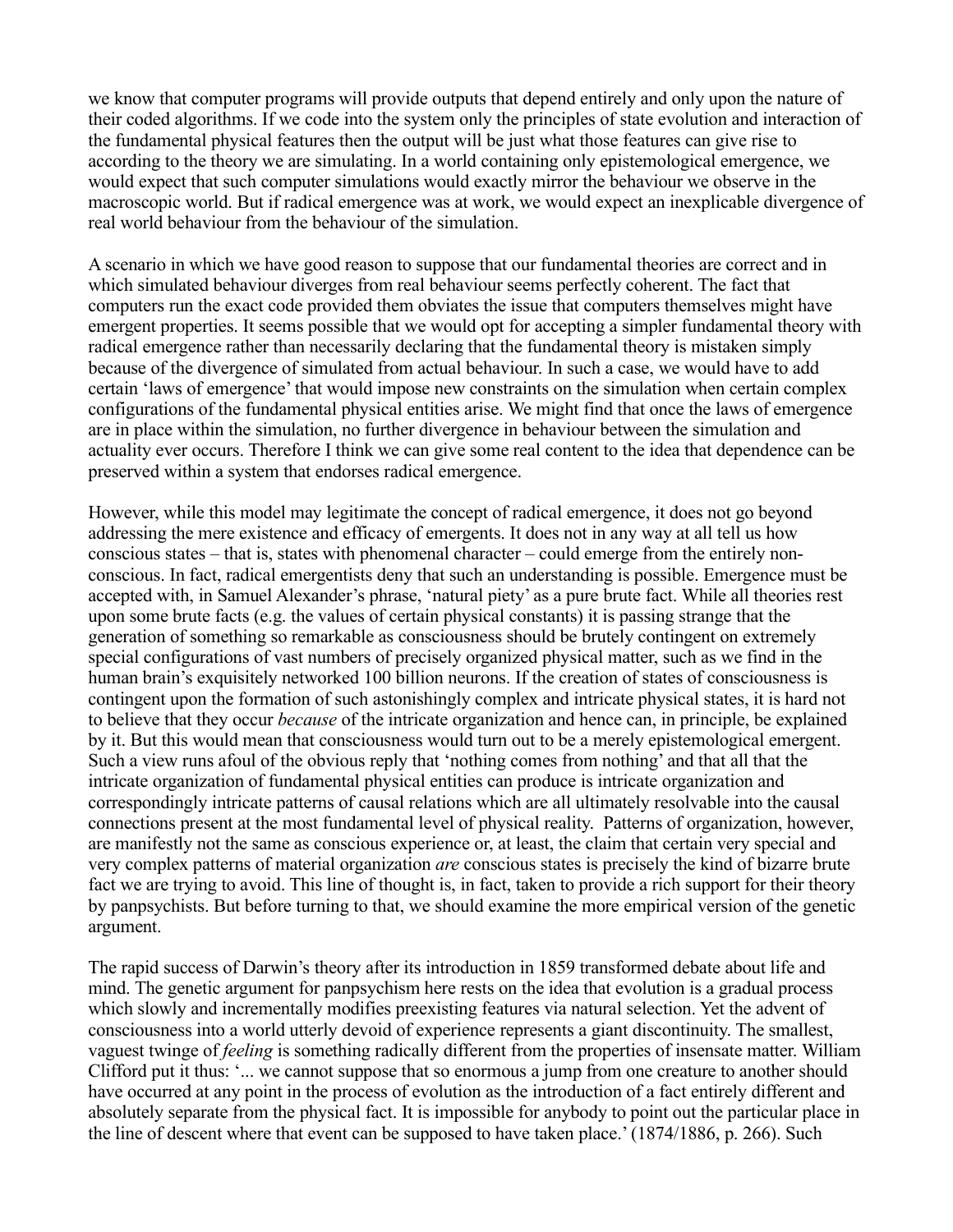considerations also moved William James, who wrote that 'we ought ... to try every possible mode of conceiving of consciousness so that it may not appear equivalent to the irruption into the universe of a new nature non-existent to then' (1890/1950, p. 148). The empirical content of this argument is that Darwinian evolution is the mechanism of emergence (at least within the biological realm). But then it is clear that all emergence will be of the epistemological variety, and will not suffice to account for the generation of consciousness.

Turning briefly to the argument from analogy, the basic idea is to find some feature of matter which suggests – hopefully strongly suggests – some fundamental similarity with mentality. It is unfortunately difficult to come up with anything along these lines which is at all convincing (see the remarks on Thales above). Some, including Whitehead, have seen in the indeterminacy of modern quantum physics an echo of freedom of will, but the pure randomness of quantum indeterminacy seriously weakens this analogy. Perhaps a more promising avenue is the role of *information* in quantum physics. The entangled states which express what Einstein derisively labeled 'spooky action at a distance' suggest that it is information rather than causal connection which grounds at least some of the fundamental constraints at work in the physical world. One might then hope that there is some kind of proper analogy between quantum information and the intentionality of mental states. For example, mental intentionality is *underived*, that is, it does not depend upon interpretation, convention or other derivative methods of assigning meaning. Presumably, the kind of informational connections lurking in the quantum world are similarly underived (this does not preclude quantum states having standard derived intentionality via our interpretation of them, as in the pioneering use of quantum systems to perform standard computations). However, it is difficult to provide much real content to the analogy, at least as things stand now. It is also conceivable that work on the measurement problem in quantum mechanics will implicate consciousness at the fundamental level (see Wigner 1962, Lockwood 1989).

Another argument in favour of panpsychism depends upon the idea of 'intrinsic nature'. This argument has close links to the genetic argument, but goes further in attempting to spell out what makes the emergence of consciousness seem so preposterous. Although the argument is far from novel, it has been recently revived and advocated in Rosenberg (200[4](#page-6-0)) and Strawson (forthcoming)<sup>4</sup>. The argument assumes a distinction between relational and intrinsic properties, which although intuitively acceptable is notoriously difficult to spell out precisely, and in particular on the concept of dispositional properties (which are a species of the relational). For example, we say that an electron has a negative charge of about  $1.6 \times 10^{-19}$  coulombs, but what this means is that the electron is disposed to move in such-and-such a way in an electric field of such-and-such a strength. The intrinsic nature of electric charge remains utterly mysterious. And yet it seems reasonable to think that every dispositional property stems from underlying intrinsic properties. Of these, with respect to the fundamental physical constituents of the world, we know absolutely nothing, since physics deals only with the dispositional properties of matter. This is a long standing position. Both Eddington and Russell, among others, agree that 'science has nothing to say as to the intrinsic nature of the atom'(Russell called the dispositional properties of matter 'mathematical properties'). This led Eddington to assert further that we know nothing of atoms which 'renders it at all incongruous that they should constitute a thinking object' (1927, 259 [both quotations]) and to adopt a panpsychist understanding of matter.

We might put the argument in another way, as follows. Matter must have an intrinsic nature to ground its dispositional properties. We know nothing of this nature, and in fact the *only* intrinsic nature with which we are familiar is consciousness itself<sup>[5](#page-6-1)</sup>. It is arguable that we cannot conceive of any other intrinsic nature because our knowledge of the physical is entirely based upon its dispositions to produce certain

<span id="page-6-0"></span><sup>4</sup> Rosenberg argues further that we must accept a more radical revision of our metaphysical views than stems just from the intrinsic nature argument and revamp our conception of causality itself.

<span id="page-6-1"></span><sup>5</sup> Russell put the point with characteristic bluntness: 'everything we know of [the world's] intrinsic character is derived from the mental side' (1927, 402).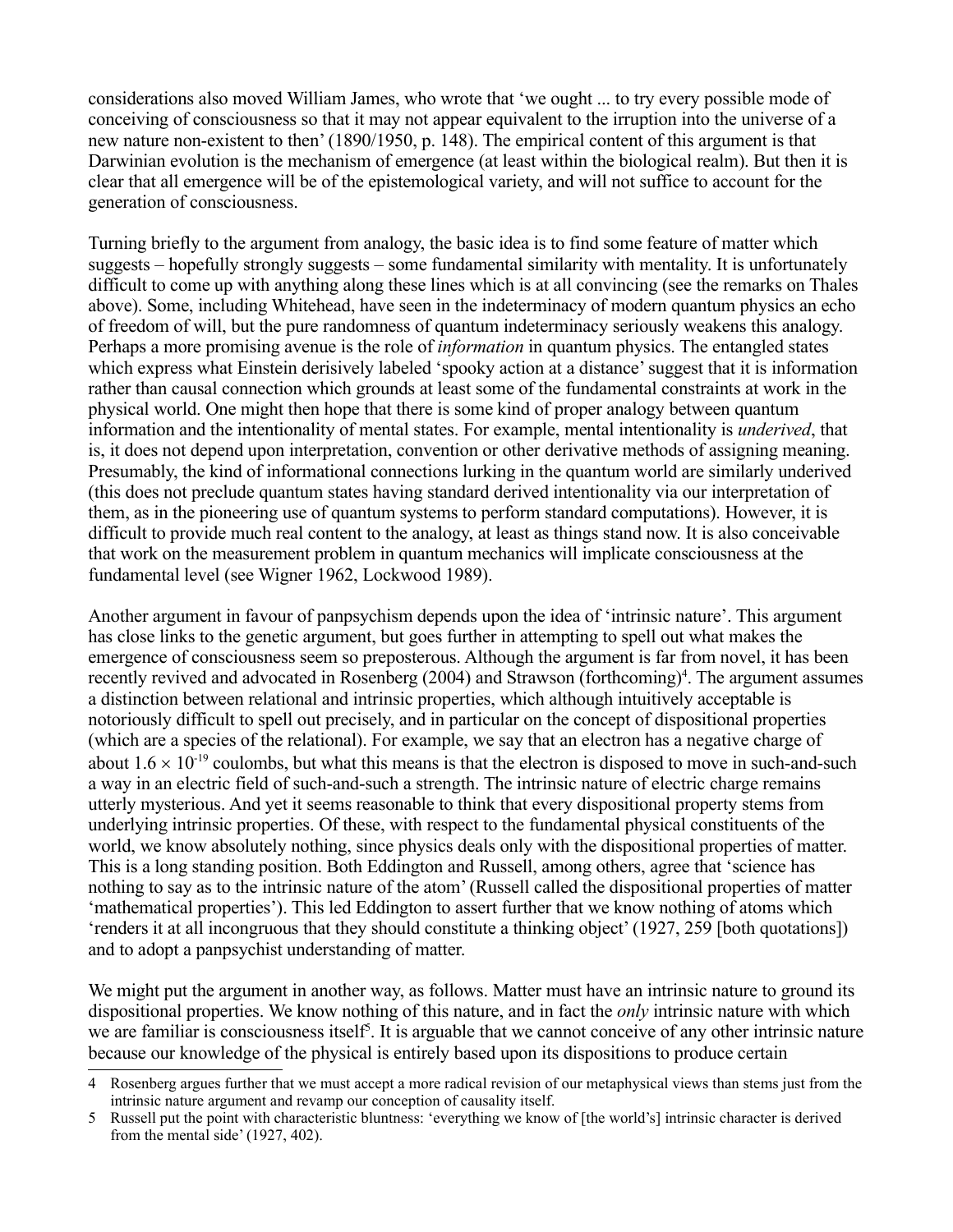conscious experiences under certain conditions. Of course, we can *assert* that matter has a nonexperiential intrinsic nature which is utterly mysterious to us, but this would seem to make the problem of emergence yet more difficult. An emergentism which made the generation of consciousness intelligible would be one that showed how experience emerged from what we know about matter, that is, from its dispositional properties. But it seems impossible to see how the dispositions to move in certain directions under certain conditions could give rise to or constitute consciousness, save by the kind of brute and miraculous radical emergence discussed above. If granting some kind of experiential intrinsic aspect to the fundamental physical entities of the world eliminates this problem, it might be worth the cost in initial uncomfortable implausibility.

Before turning to argument opposed to panpsychism, its worth noting that the arguments advanced so far do not establish the ubiquity principle of panpsychism, even if it was granted that they made the case for fundamentality. Strawson (forthcoming) argues that the most economical viewpoint endorses ubiquity in the absence of any reason to withhold mental properties from just *some* of the fundamental physical entities (why, after all, if we go so far as to grant electrons some kind of mentalistic aspect would we balk at making a similar grant to neutrinos). And, in the absence of any alternative intrinsic nature to assign to putatively non-mentalistic fundamental physical entities, it would seem reasonable to assign them all a mental nature.

## **4. Arguments Opposed to Panpsychism**

The simplest, and for most quite compelling, argument against panpsychism is that it is intuitively absurd to suggest that electrons, atoms, rocks, planets etc. have minds or any kind of consciousness. Our experience with everyday physical objects gives no hint that they might possess hidden psychological depths. But panpsychism is by no means obliged to grant mind or experience to all such things. As we have seen, even if the fundamental entities that constitute the world (which are physical) have a mentalistic aspect, it does not follow that every composite made from them is similarly endowed. Leibniz's distinction between mere aggregates and 'organic unities' can stand the panpsychist in good stead here to deflect the first onslaught of incredulity. But what of the fundamental features themselves? They do not show any very noticeable signs of a mental life. In reply to this, the panpsychist can note that the sort of primitive and extremely simple sort of consciousness which the fundamental entities presumably enjoy is something of which we have little understanding, so it is not clear what would count as revealing their mental aspects. More important, why should we expect that the fundamental entities should show any sign at all of a mental attribute? Gravitation is taken to be a fundamental feature of all physical things and yet we do not expect that an individual electron will provide the slightest evidence that it generates a gravitational field.

A more serious objection turns the aggregate/unity distinction against the panpsychist. A natural interpretation of the deployment of this distinction assumes that there is some combinatory principle by which the simplest psychological features come together to form the kind of complex minds we are familiar with. Of course, this is the problem of emergence re-appearing. William James, though eventually endorsing a panpsychist philosophy, presented this objection to good effect:

Take a sentence of a dozen words, and take twelve men and tell to each one word. Then stand the men in a row or jam them in a bunch, and let each think of his word as intently as he will; nowhere will there be a consciousness of the whole sentence ? Where the elemental units are supposed to be feelings, the case is in no wise altered. Take a hundred of them, shuffle them and pack them as close together as you can (whatever that might mean); still each remains the same feeling it always was, shut in its own skin, windowless, ignorant of what the other feelings are and mean. There would be a hundred-and-first feeling there, if, when a group or series of such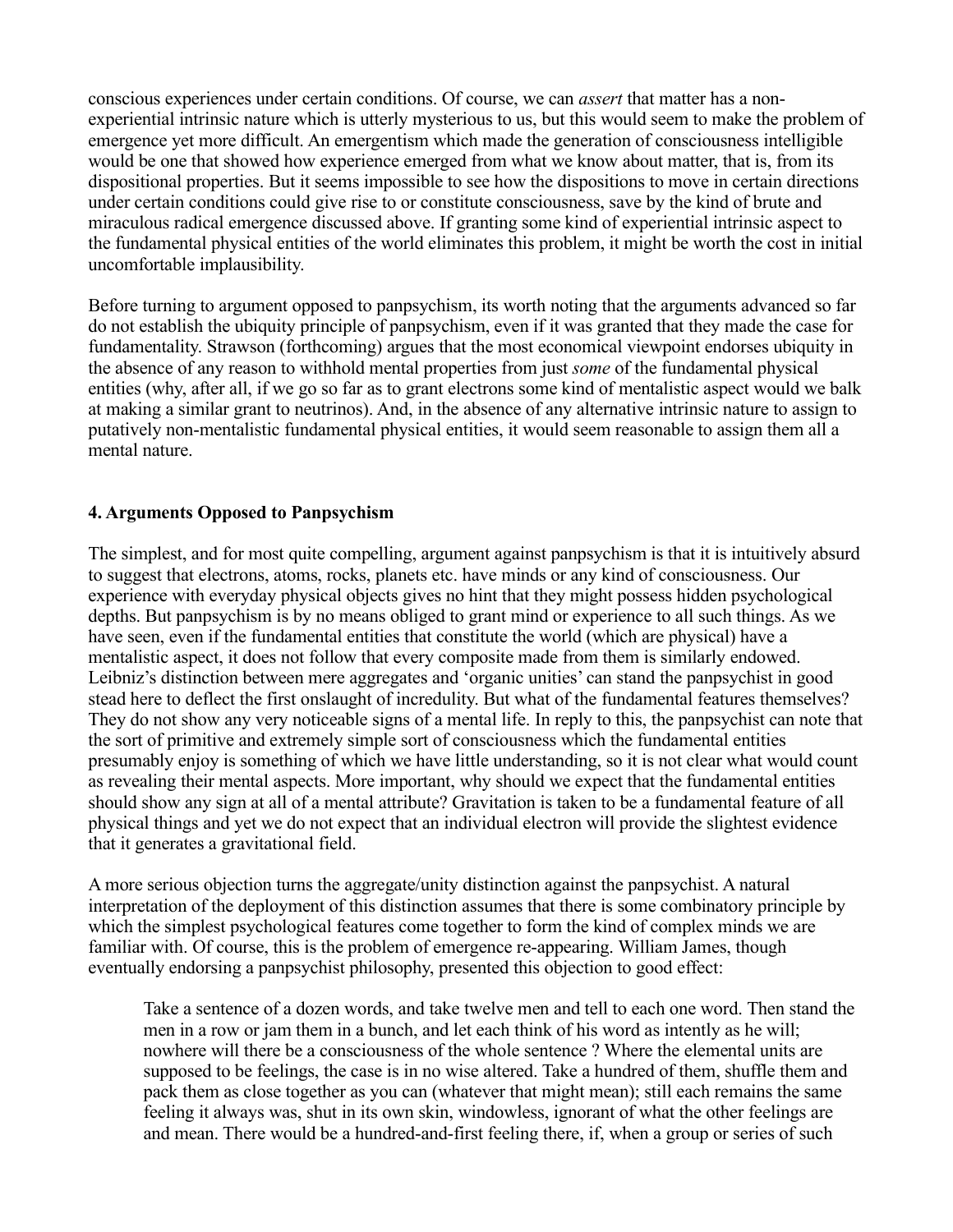feeling were set up, a consciousness *belonging to the group as such* should emerge. And this 101st feeling would be a totally new fact; the 100 original feelings might, by a curious physical law, be a signal for its *creation*, when they came together; but they would have no substantial identity with it, nor it with them, and one could never deduce the one from the others, or (in any intelligible sense) say that they *evolved* it (1890/1950, p. 160, original emphasis).

This is a powerful objection, but it's worth noting that Leibniz would not have been troubled by it. For him, each mind is a separate, self-standing entity which is not *composed* of sub-minds, even though the material object to which it corresponds can be thought of as, in a certain sense, thus composed. Nonetheless, most panpsychists accept that there is mental emergence. Whitehead embraced this, as explained by Charles Hartshorne, one of his most prominent followers and an important panpsychist of the later 20<sup>th</sup> century: 'it is the destiny of the many to enter into a novel unity, an additional reality' which means that Whitehead makes the 'admission not merely of emergence, but of emergent or creative synthesis as the very principle of process and reality' (1972, p. 162).

The panpsychist however, can deny that this emergence is of the incoherent radical sort discussed above. For it is not so hard to see mind as becoming more complex via organization of already mentalistic features. After all, could we not parody James's remark thus: take  $10^{23}$  molecules of  $H_2O$  and then jam them in a bunch and let them each vibrate and move as intently as they will: nowhere will there by any liquidity ...? Yet we know, more or less, how liquidity does emerge from the ceaseless jostling of the individual molecules. This is merely epistemological emergence, and arguably it cannot explicate the relation between an insensate sort of matter and mind. But the emergence of complex minds from the joint activity of already experiential components is perhaps easier to understand, especially in light of the fact that the simple part-whole reductionism which James seems to be presupposing has been undercut with the introduction of the superposition principle in quantum mechanics. Some emergentists have seen this as a way to revive the idea of radical emergence (see Silbertstein and McGeever 1999), but superpositions seem to be no more than rather special combinations of the preexisting properties of motion, mass, spin, etc. Nonetheless, the idea might point to a way to understand the combinatory powers of intrinically mentalistic fundamental features of the world (see Seager 1995).

Another complaint against panpsychism arisesfrom what is called the causal *closure* of the physical (see Kim 1998 for extensive discussion of this concept and its implications). The physical world seems to be causally complete in the sense that every event has a purely physical determining cause (or, if indeterminism is allowed, a cause which fully determines the statistics of possible effects). The addition of mentalistic features to the fundamental entities of the physical world would thus be causally otiose and consign mentality to the status of epiphenomena (see note 3 above). But, in the first place, this argument threatens to make all emergent features epiphenomenal since their 'effects' can be completely explained in terms of the underlying fundamental physics. One might reply here that the emergent properties retain efficacy because these properties simply *are* compositions of certain fundamental, and efficacious, features. If so, the panpsychist can adapt this reply. The fundamental *dispositional* properties of matter are just a reflection of its mentalistic intrinsic nature; calling them physical with the implication that they are entirely non-mental comes close to begging the question.

Finally, there is a methodological problem with panpsychism. It is a purely metaphysical doctrine with no distinctive empirical consequences. As Nagel put it, panpsychism has 'the faintly sickening odor of something put together in the metaphysical laboratory' (1986, p. 49). The methodology of the physical sciences is of course to put together empirical hypotheses that can be tested in experiment and which explain and predict empirical findings. Within philosophy, there has grown up a kind of shadow of this empirical methodology which is often labeled 'naturalism', which is the game of providing answers to philosophical problems using conceptual material drawn from and acceptable to the natural sciences. To advance a panpsychist understanding of the mind-matter relationship is thus against the rules of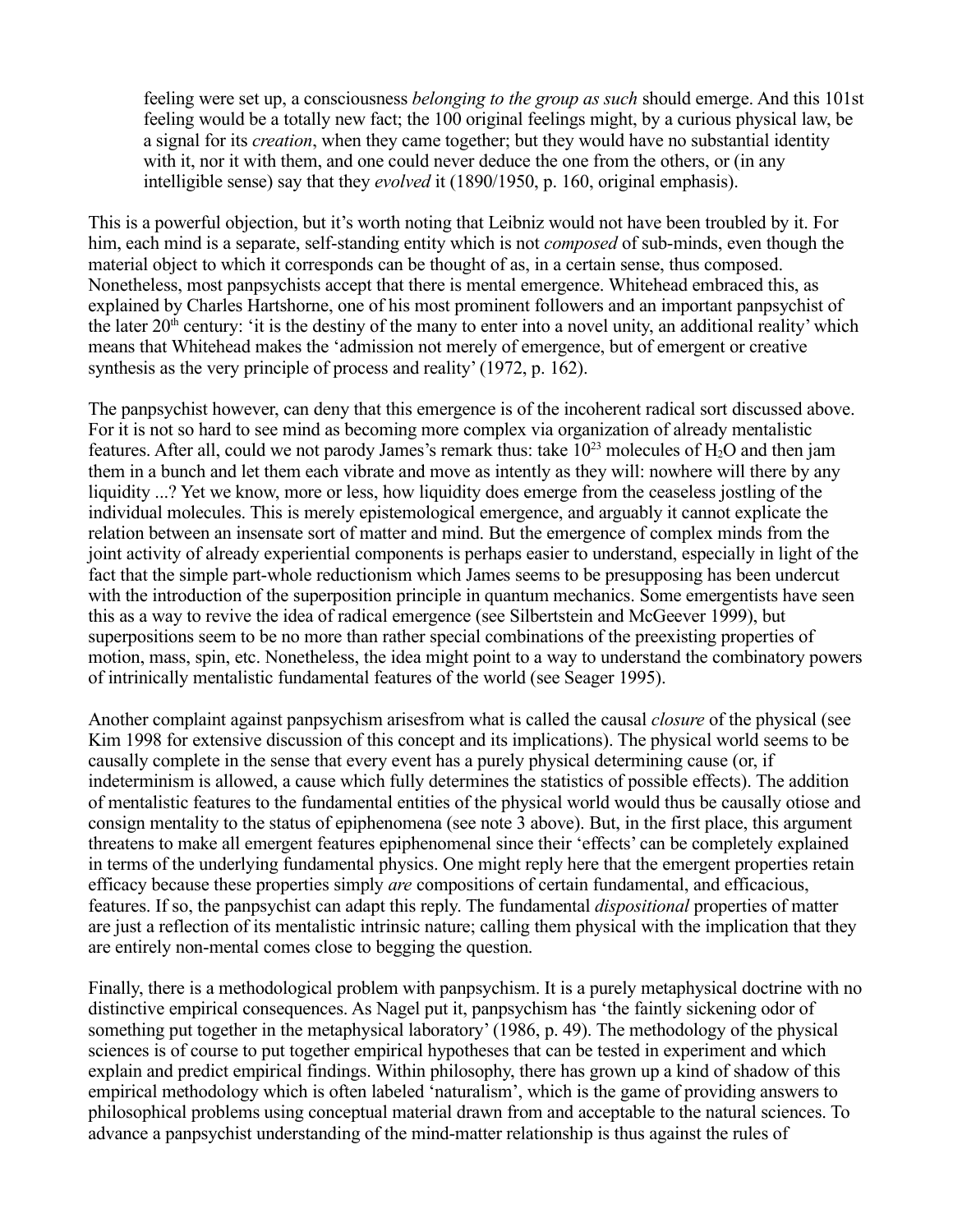naturalism. Now, I think naturalism is a great game and that it is important to see how far we can get in our understanding of the world within its confines. To embrace panpsychism would be to give up on the game and this would be, given our current exploding but still very rudimentary understanding of the neurological conditions underlying mental activity, dangerously premature.

But there is no real danger of that, as the empirical sciences of the mind have never been healthier and, in itself, panpsychism does not in any undercut these sciences or want to impose on them any methodological strictures. The philosophy of mind also remains in a very healthy, extremely unsettled state, which will not suffer from the occasional expedition into the metaphysical wilderness. Panpsychism reminds us of certain very difficult problems that beset naturalism and it stands as a perennially interesting metaphysical position which may yet turn out to be the best way of understanding the fundamental nature of mind and matter.

> William Seager University of Toronto at Scarborough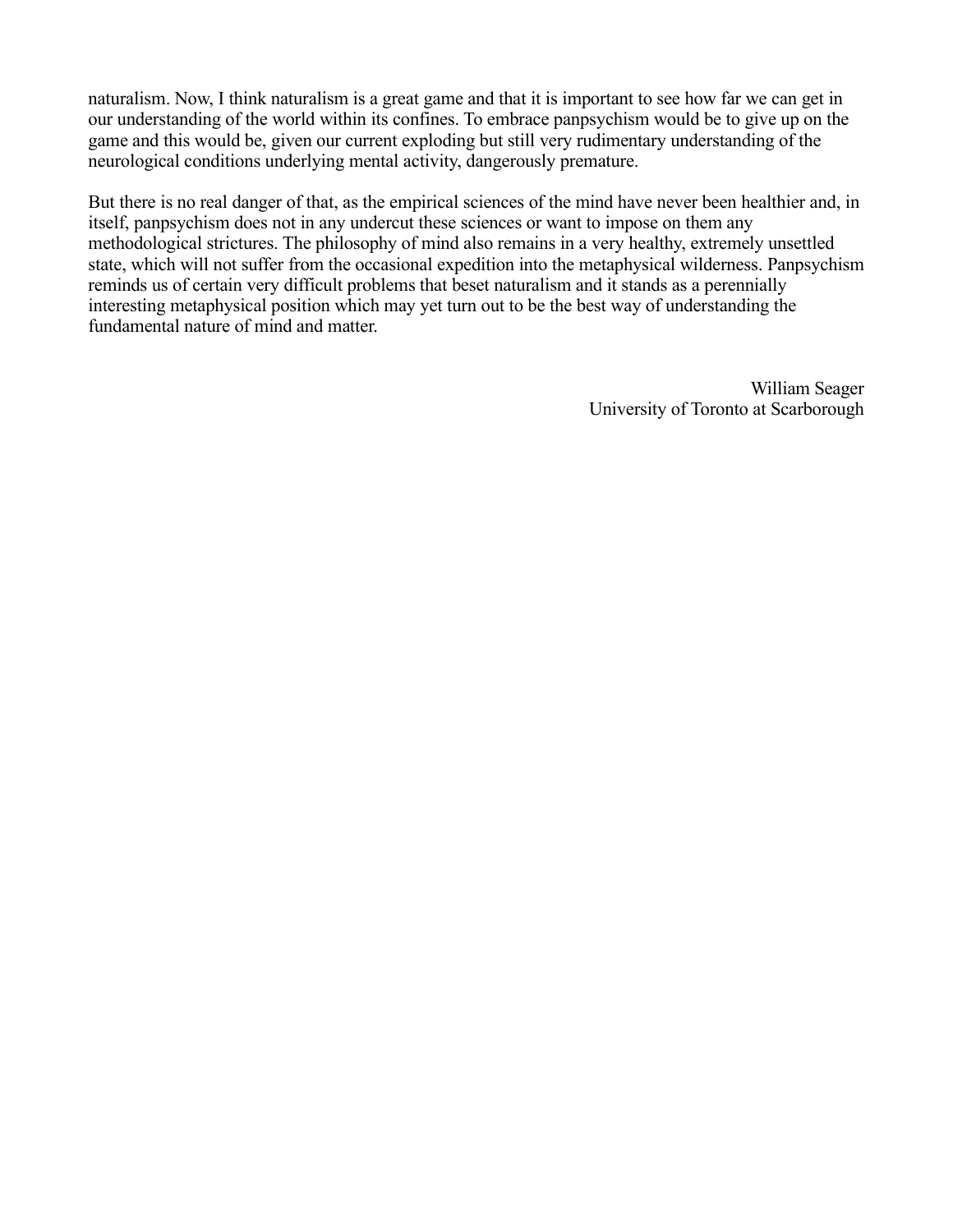#### References

Alexander, S. (1927). *Space, Time and Deity*, London: MacMillan.

Barnes, J. (1982). *The Presocratic Philosophers*, London: Routledge and Kegan Paul.

Blitz, D. (1992). *Emergent Evolution: Qualitative Novelty and the Levels of Reality*, Dordrecht: Kluwer Academic Publishers.

Broad, C. D. (1925). *The Mind and Its Place in Nature*, London: Routledge and Kegan Paul.

Carnap, R. (1932/33). 'Psychology in Physical Language', *Erkenntnis*, 3, pp. 107-42.

Churchland, P. (1981). 'Eliminative Materialism and the Propositional Attitudes', *Journal of Philosophy*, 78, pp. 67-90.

Clark, D. (2004). *Panpsychism: Past and Recent Selected Readings*, Albany: State University of New York Press.

Dennett, D. (1991). *Consciousness Explained*, Boston: Little, Brown and Co.

Eddington, A. (1927). *The Nature of the Physical World*, Cambridge: Cambridge University Press.

Griffin, D. (1998). *Unsnarling the World Knot: Consciousness, Freedom and the Mind-Body Problem*, Berkeley: University of California Press.

Hartshorne, C. (1972). *Whitehead's Philosophy: Selected Essays 1935-1970*, Lincoln: University of Nebraska Press.

Holland, J. (1998). *Emergence: From Chaos to Order*, Reading, MA: Addison-Wesley.

James, W. (1890/1950). *The Principles of Psychology*, v. 1, New York: Henry Holt and Co. Reprinted in 1950, New York: Dover.

Kim, J. (1998). *Mind in a Physical World: An Essay on the Mind-Body Problem and Mental Causation*, Cambridge, MA: MIT Press.

Kim, J. (2006). *Philosophy of Mind*, Boulder: Westview.

Lockwood, M. (1989). *Mind, Brain, and the Quantum*, Oxford: Oxford University Press.

McLaughlin, B. (1992). 'The Rise and Fall of British Emergentism', in *Emergence Or Reduction?* A. Berckermann, J. Kim, and H. Flohr (eds), Berlin: De Gruyter, pp. 49-93.

Morgan, C. (1923). *Emergent Evolution*, London: Williams and Norgate.

Mourelatos, A. (1986). 'Quality, Structure, and Emergence in Later Pre-Socratic Philosophy', in *Proceedings of the Boston Colloquium in Ancient Philosophy*, 2, pp. 127-194.

Place, U. (1956). 'Is Consciousness a Brain Process', *British Journal of Psychology*, 47, pp. 44-50.